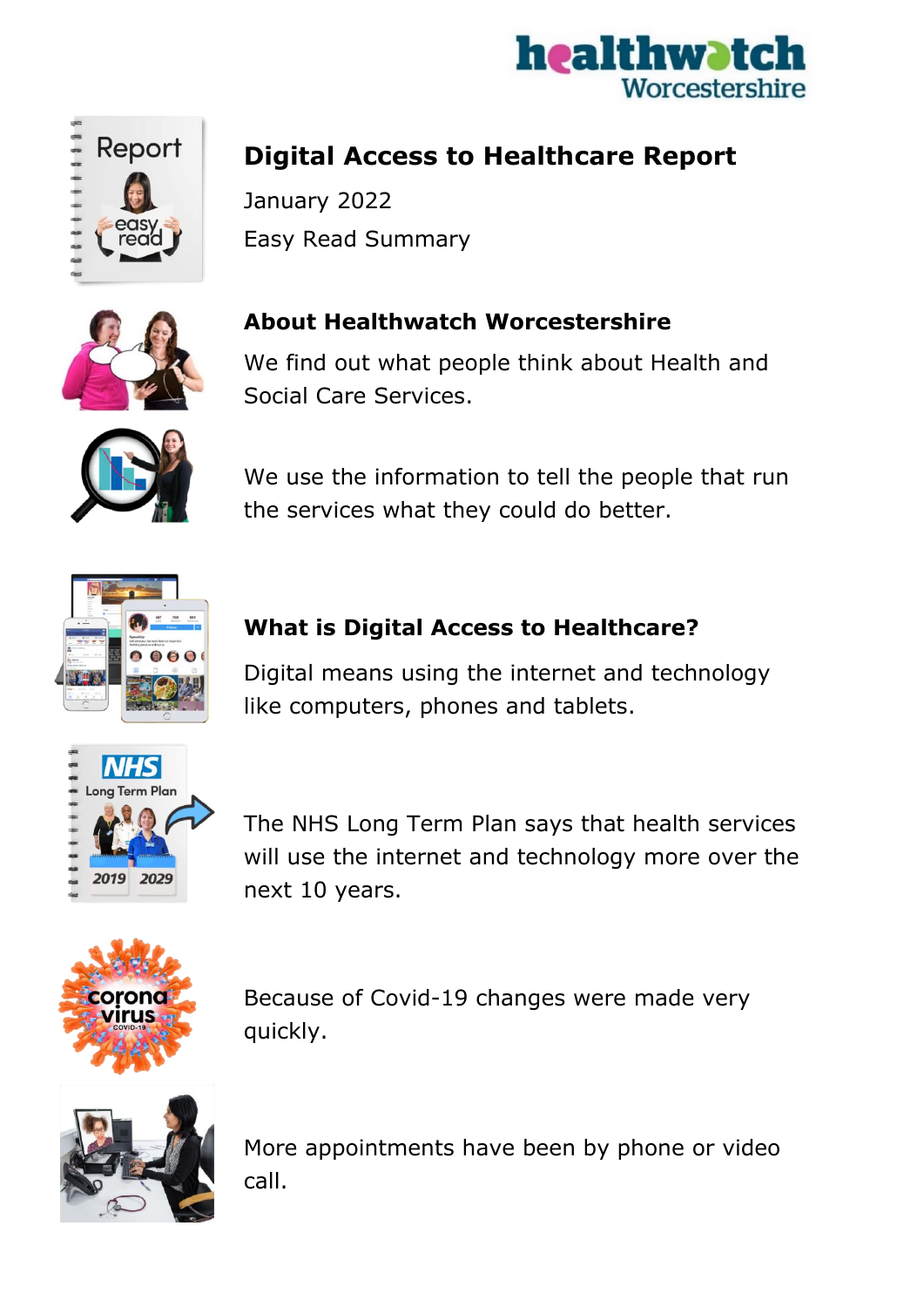

People have had to use the internet more to find information, book appointments and order medication.



## **Our Survey**

We asked people about using the internet and having appointments on the phone and video call.



712 people completed our survey.

Lots of people filled out paper copies of the survey. We went to lots of local community groups so we could talk to people face to face.



We wanted to speak to people who may find it more difficult to use the internet and technology.

Including older people, people who are homeless and people with a disability.



Our Way, SpeakEasy N.O.W. and Aspie helped us to speak to 83 people with a learning disability and Autism.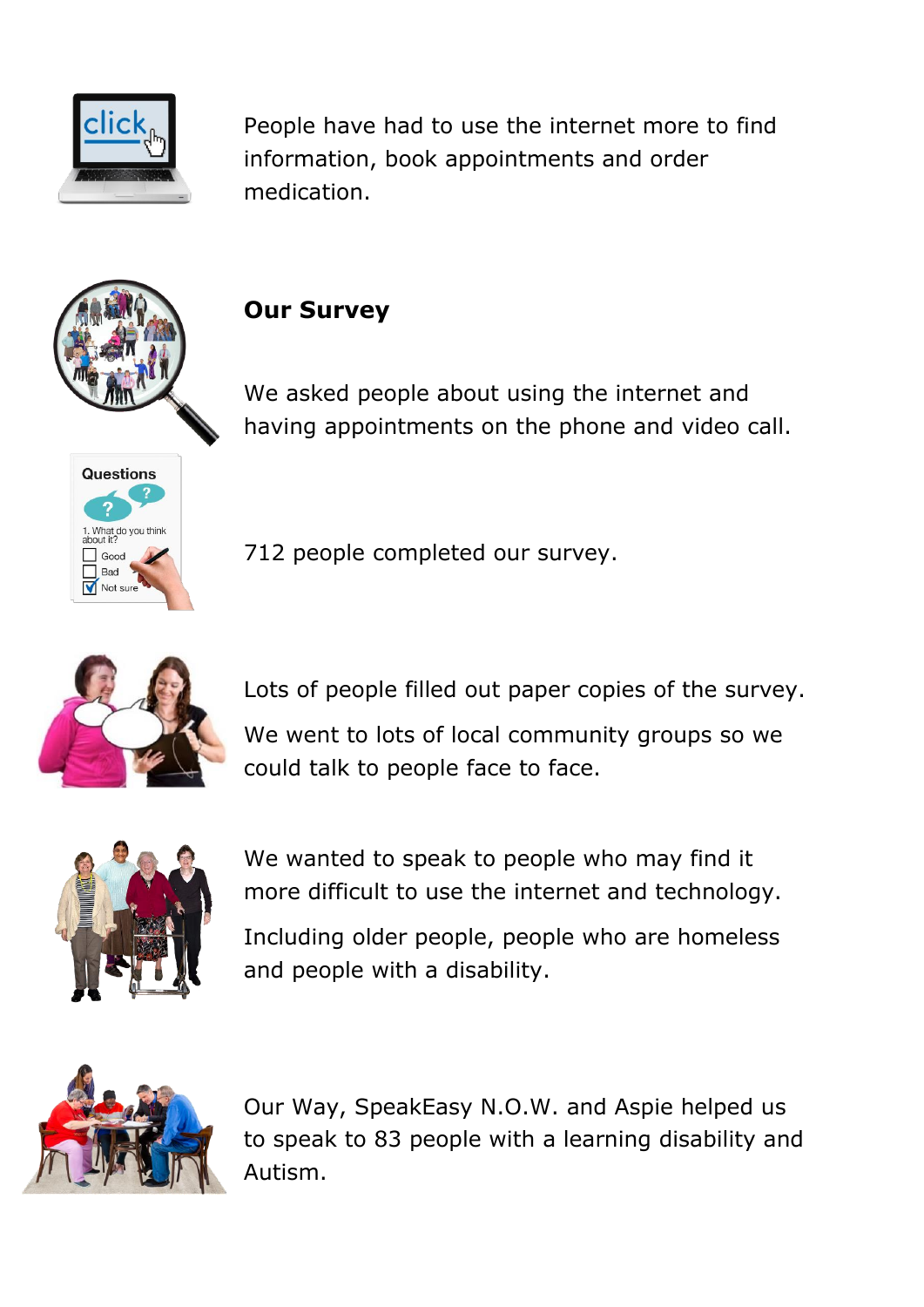

# **What people told us**



Some people thought that using the internet and technology was a good thing.

They thought it was convenient and saved time.



For example -

Not having to go to the Doctors and wait in the waiting room

Being able to order medication and online



However other people have found it difficult to use the internet and have appointments by phone and video call.



Not everyone has access to the internet



Some people find it difficult to know how to use digital devices like computers, tablets and smart phones.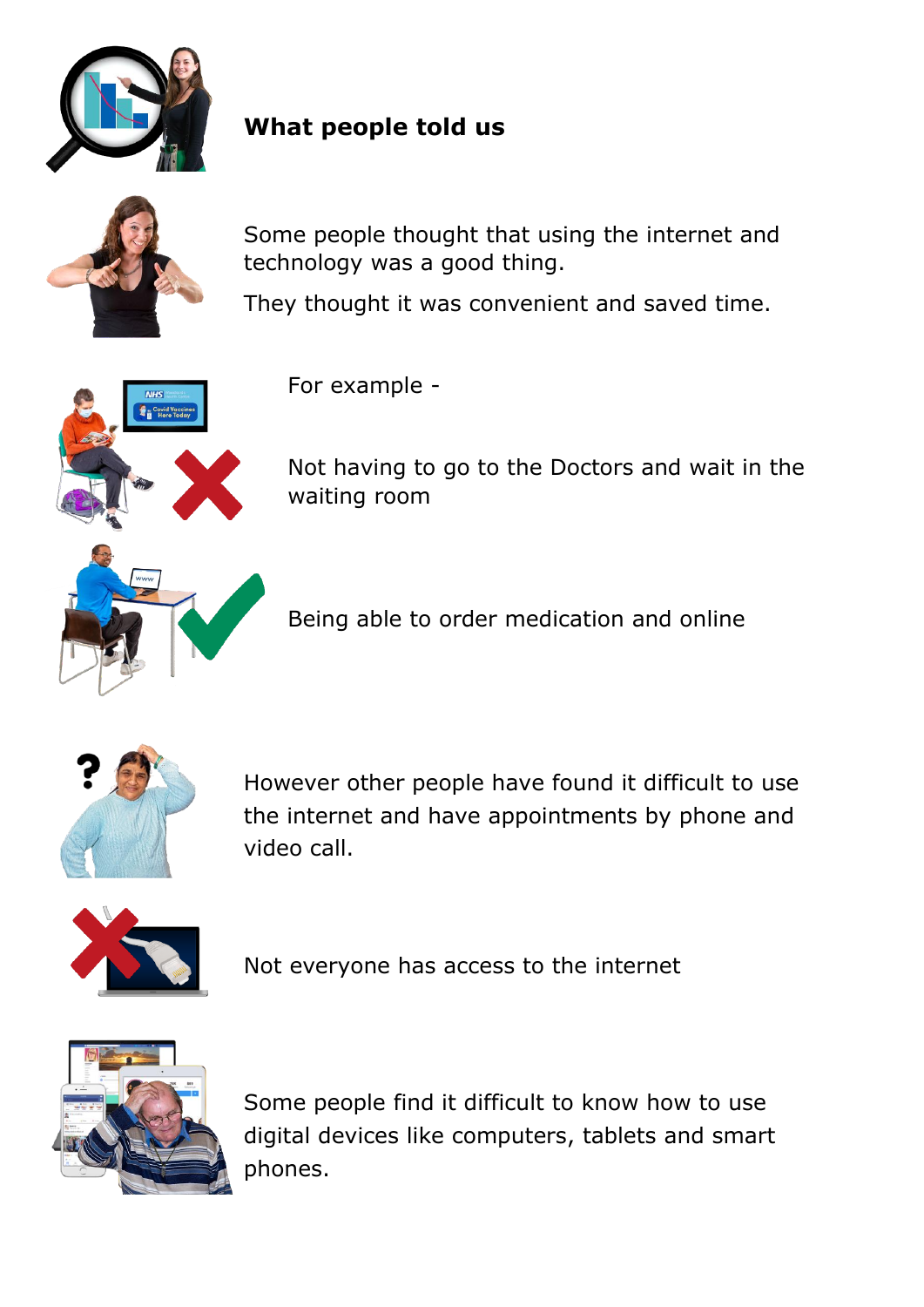

The computer systems that Doctors use are not always easy to set up and use.



Information on the internet can be difficult to find and understand.



Lots of people said they find it difficult to talk about health issues by phone or video call.



Explaining what is wrong and understanding information can be hard.



Some people were worried about doctors knowing what is wrong if they cannot see you.



Some people did not have somewhere private to talk on the phone or video call.



Others were worried about their personal information being safe when they use the internet.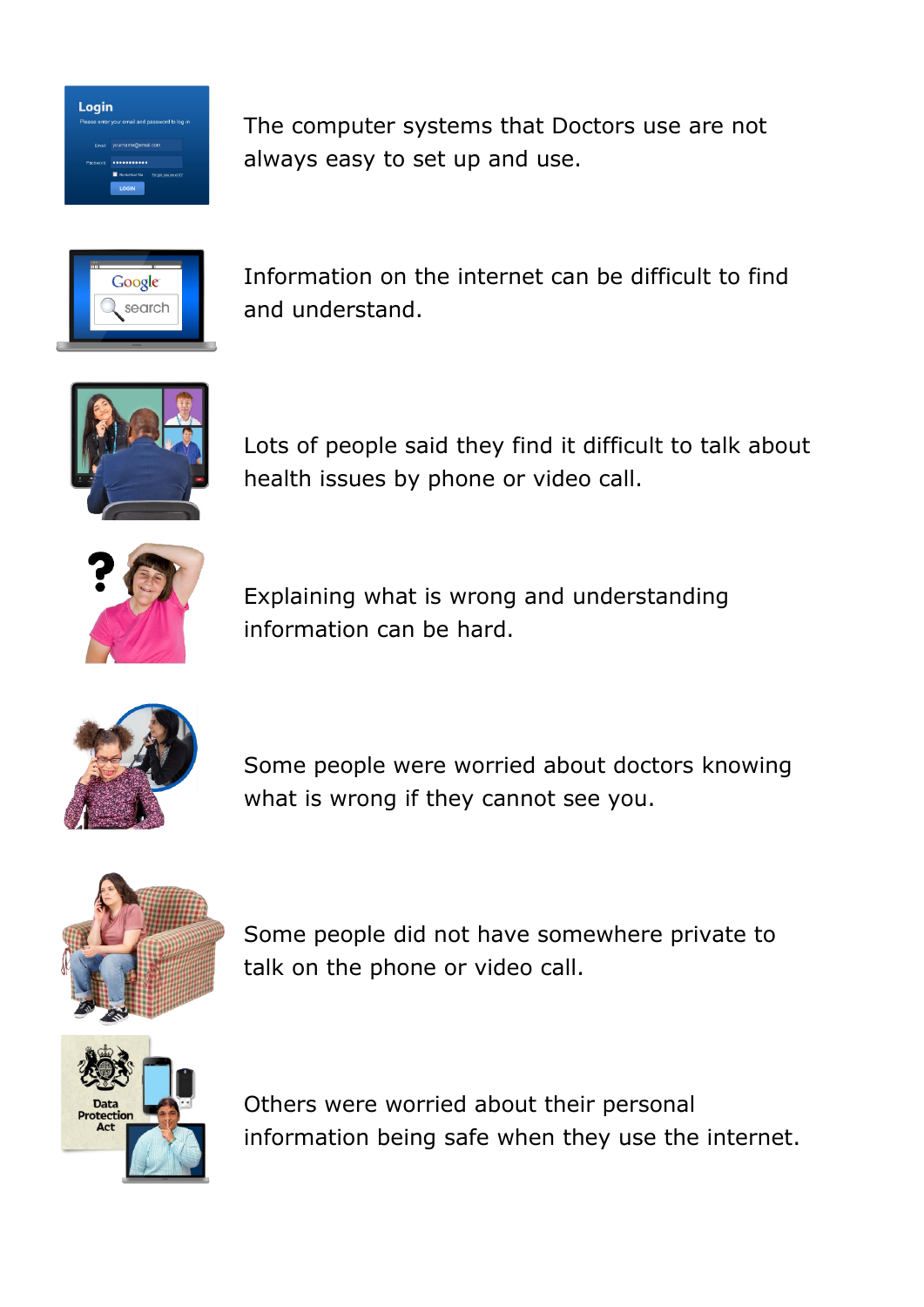Using the internet and having appointments by phone or video call was especially difficult for –



Older People



People with a learning disability or Autism



People with a visual impairment



People with a hearing impairment



People with long term health conditions



People with mental health difficulties



Those who are homeless or on a low income



Those who English is not their first language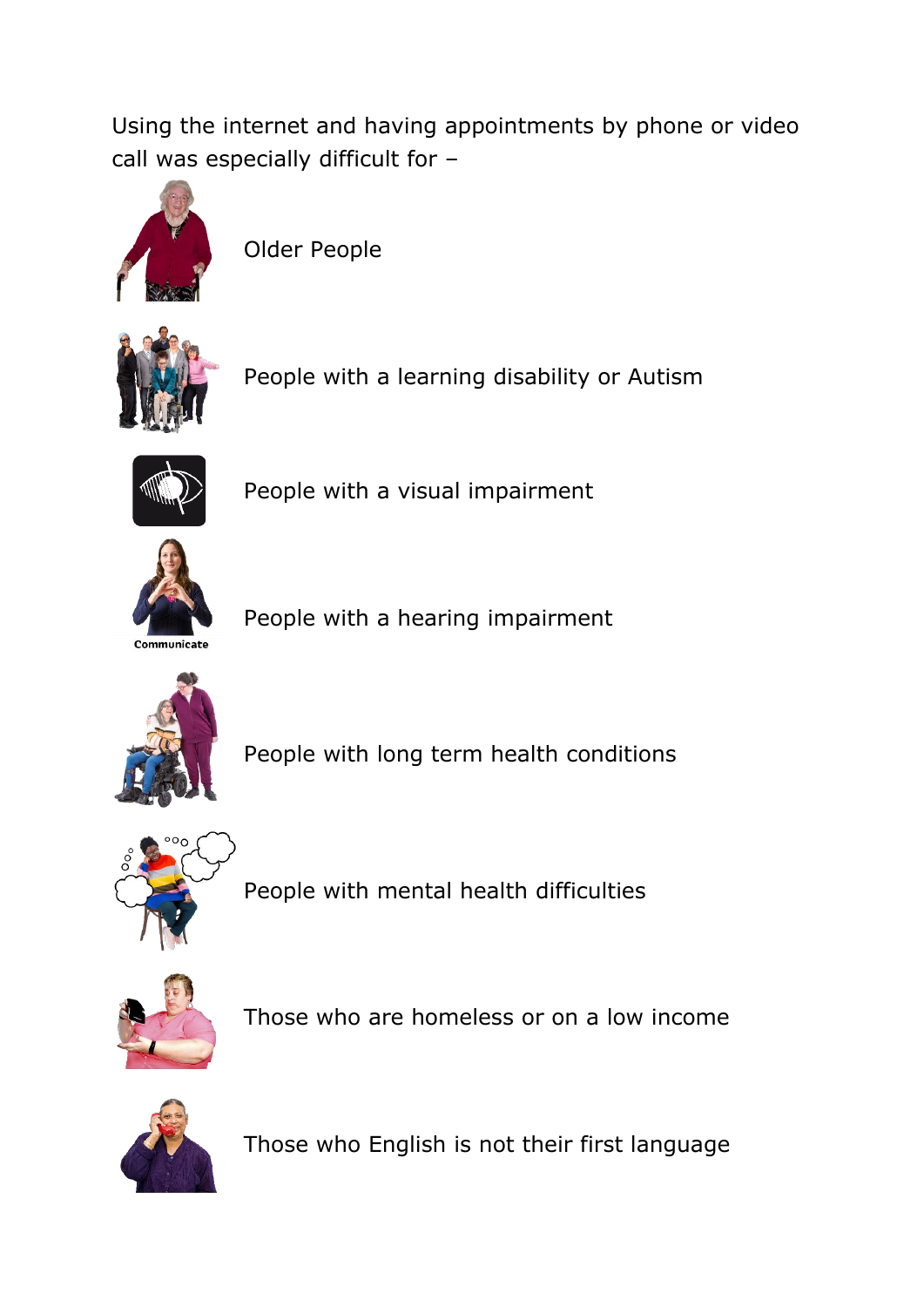

#### **What needs to happen**

We have made a list of things we think that doctors and other health services can do.

This includes –



Helping people to use the internet and technology



Making sure computer systems and websites are easy to use



Making sure people can see a doctor or nurse face to face if they need to



Understanding what people can find difficult and what they can do to help